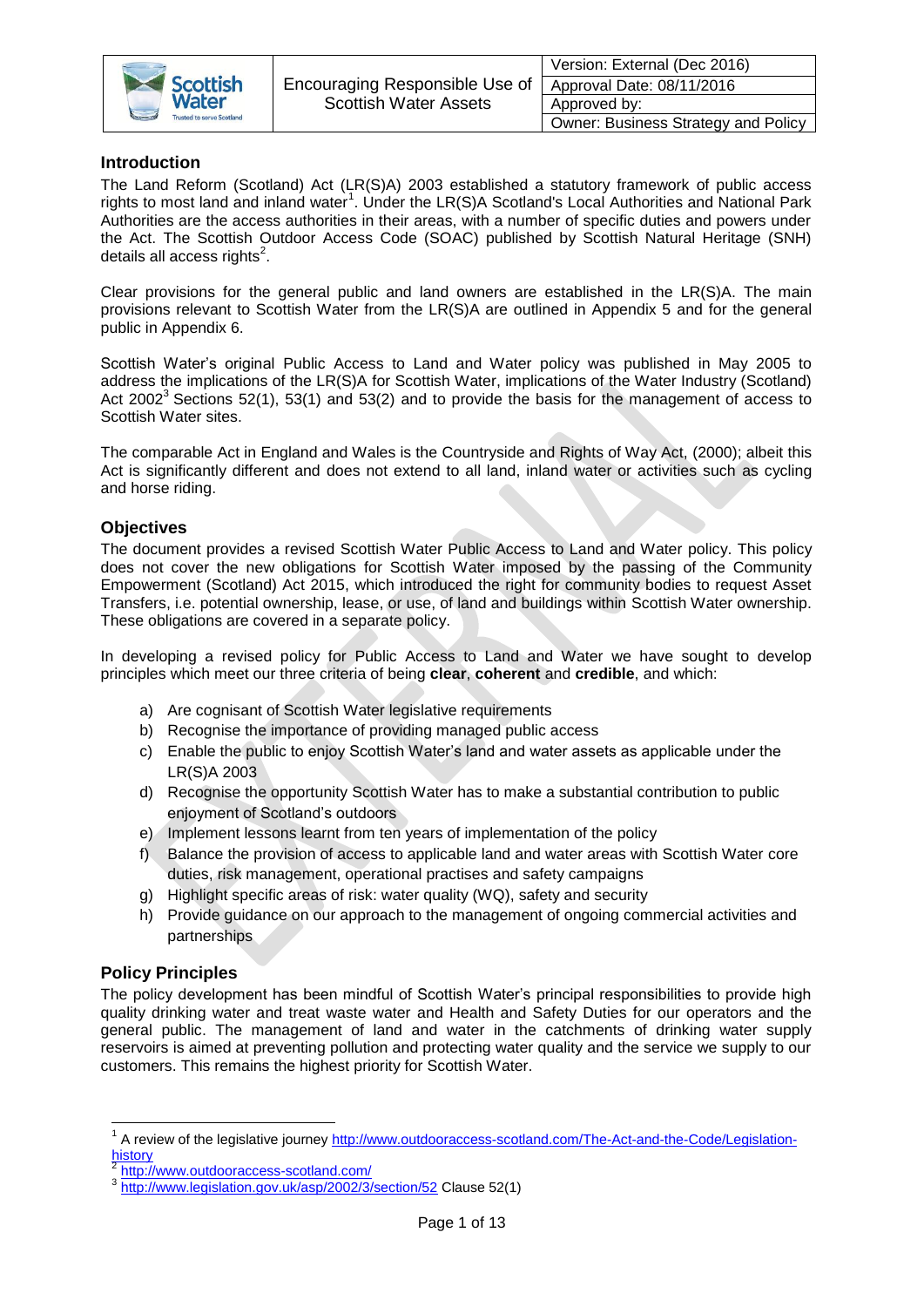

|        | Version: External (Dec 2016)        |
|--------|-------------------------------------|
| Jse of | Approval Date: 08/11/2016           |
|        | Approved by:                        |
|        | Owner: Business Strategy and Policy |

As large bodies of open water incorporating built infrastructure, reservoirs can be hazardous. Public safety is therefore also a major priority and the policy aims at providing guidance and information to those taking access in order to ensure their safety and enjoyment.

General policy principles are outlined here; with specific activities across both land and water outlined in Appendices 1 and 2. Our approach to organised events is outlined in Appendix 3 and to commercial activities and partnerships in Appendix 4.

Under the Public Access to Land and Water policy the following high level criteria should be applicable:

a) Scottish Water supports responsible access to our Land and Water assets where:

#### **i. It is compatible with maintenance of Drinking Water Quality**

The majority of Scotland's water is sourced from upland catchments. In many cases, the raw (untreated) water is treated at modern water treatment works. Most of these works can comfortably treat water from reservoirs used responsibly for recreation without any deterioration in drinking water quality.

#### **ii. It offers no security risk to Scottish Water for reasons of National or Public Interest**

From time to time, it may be necessary to restrict recreational access for reasons of overriding national or public interest. Such restrictions would not be sought lightly and would arise from the need to protect the public water supply.

#### **iii. It offers limited safety risk to the Scottish Water or the general public**

Scottish Water land and water assets can present a number of unique hazards. Scottish Water have statutory obligations under the Occupiers Liability (Scotland) Act 1960, the Health & Safety at Work Act 1974 and the management of Health & Safety at Work Regulations. Scottish Water recognises these obligations in the context of the LR(S)A 2003.

The SOAC outlines that an essential part of responsible access is that the general public take responsibility for their own actions.

- b) Exclusions to the LR(S)A 2003 for access for the public to Scottish Water land and water assets are:
	- i. Land to the extent that there is on it a building or other structure or works
	- ii. Plant or fixed machinery
	- iii. Land to which public access is, by or under any enactment other than the LR(S)A 2003, prohibited, excluded or restricted
	- iv. Land on which works are being carried out by a statutory undertaker for the purposes of the undertaking
- c) Additional obligations for Scottish Water which may preclude public access to some of Scottish Water Land and Water assets are:
	- i. Scottish Water's obligations under the Water Environment (Controlled Activities) (Scotland) Regulations 2011. In particular whether there is in place a water use licence for this site and the conditions. This could include, but is not limited to, reservoirs.
	- ii. If a reservoir might still be used as a water supply source, with regard to potentially polluting activities, Scottish Water may under the Water (Scotland) Act 1980 create byelaws.
	- iii. Additionally, under the Water (Scotland) Act 1980 (Section 75) protection is afforded by making it an offence to pollute (or do something that is likely to pollute) a source of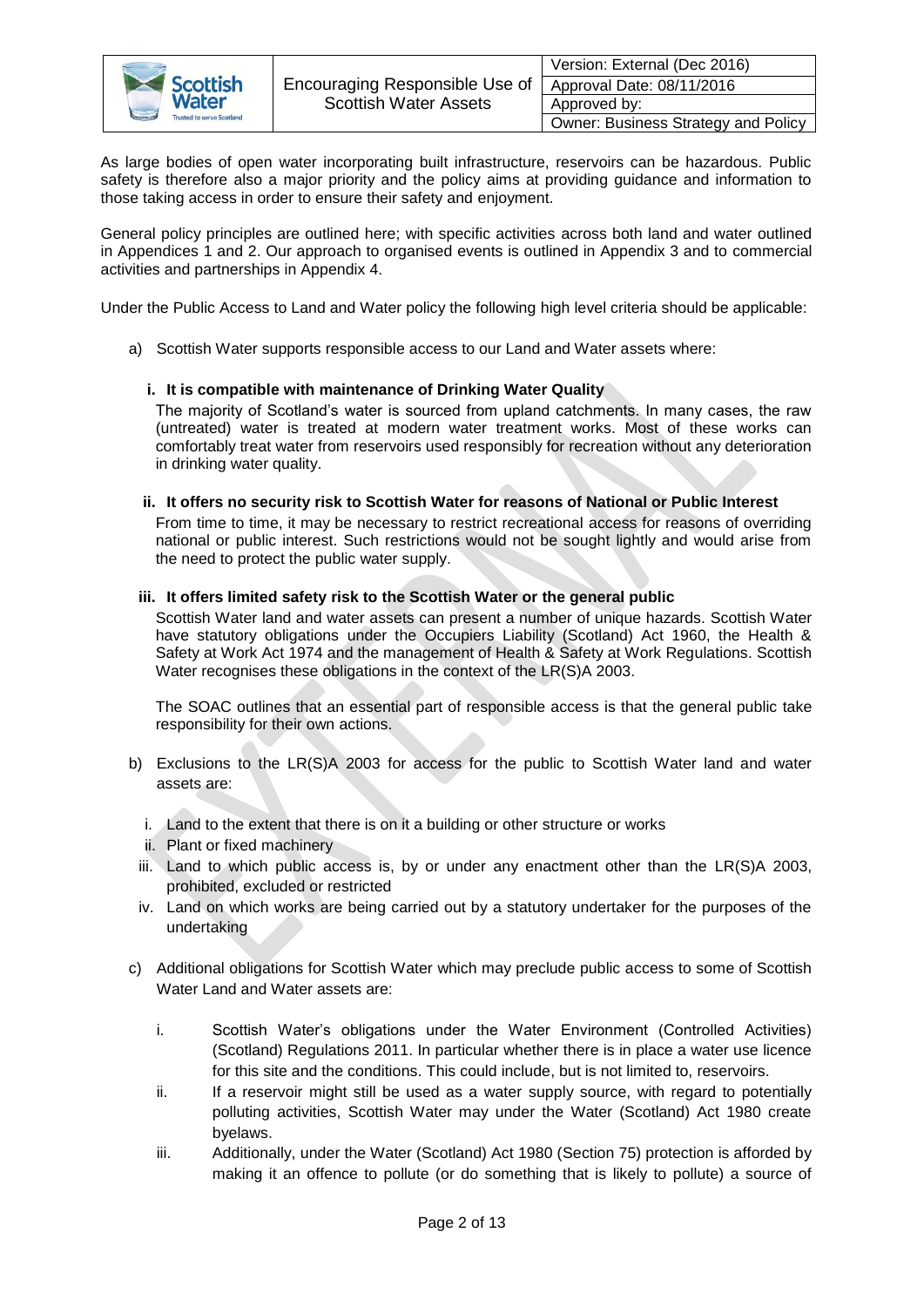

| Version: External (Dec 2016)        |
|-------------------------------------|
| Approval Date: 08/11/2016           |
| Approved by:                        |
| Owner: Business Strategy and Policy |

water used for human consumption, domestic purposes and/or manufacturing food or drink for human consumption<sup>4</sup>.

In enforcing section 75, and any byelaws made under sections 71 and 72, Scottish Water would have to have regard to rights of access to land established under the LR(S)A 2003 which are exercised in line with the Access code.

In practise obligations outlined under b) and c) exclude any Scottish Water operational assets and built structures (WTW, WWTW, Pumping Stations etc.) and can include, but is not limited to, dam structures as required (where these are not used as a recognised Core Path).

## **Contact**

If you have questions regarding your rights to access Scottish Water land and water assets please get in touch with us through our Contact Centre.

## **Appendices**

**Appendix 1:** Access to Land policy statements and advice

**Appendix 2:** Access to Water policy statements and advice

**Appendix 3:** Events policy statements and advice

**Appendix 4:** Commercial Activities policy statements

**Appendix 5:** Land Reform (Scotland) Act 2003: Scottish Water implications

**Appendix 6:** Land Reform (Scotland) Act 2003: General public implications

**<sup>.</sup>** <sup>4</sup> However, this section does not prohibit or restrict methods of cultivation, or use of land, in accordance with the principles of good husbandry; or, the reasonable use of oil tar on a public road, providing the roads authority takes all reasonable steps to prevent the pollution of a source of water.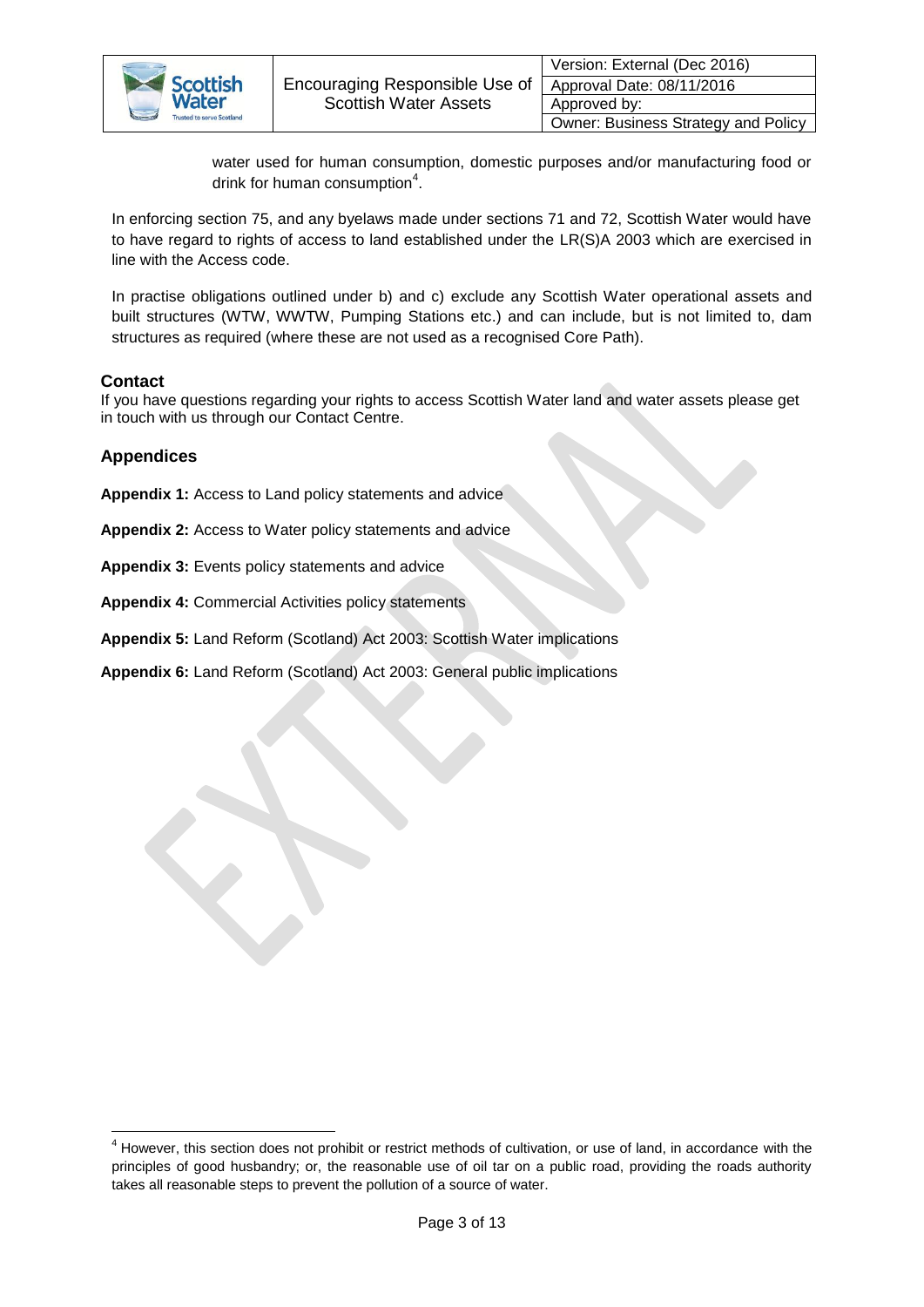

# **Quick Links to Policy areas**

## **Access to Land**

- **L1**: **Access for People with Disabilities**
- **L2**: [Vehicular Access](#page-4-1)
- **L3**: [Access Gates](#page-4-2)
- **L4:** [Pedestrian Access](#page-4-3)
- **L5**: [Cycling](#page-5-0)
- **L6**: [Horse riding](#page-5-1)
- **L7**: [Dogs](#page-5-2)
- **L8**: [Wild Camping](#page-5-3)
- **Access to Water**
- **W1**: [Access for People with Disabilities](#page-6-0)
- **W2:** [Vehicular Access](#page-6-1)
- W<sub>3</sub>: [Access Gates](#page-6-2)
- **W4:** [Access to Reservoirs](#page-6-3)
- **W5:** [Sailing, canoeing, rowing and windsurfing](#page-7-0)
- **W6:** [Motorised watersports](#page-7-1)
- **W7**: [Swimming](#page-7-2)
- **W8: [Diving](#page-8-0)**
- **W9:** [Fishing](#page-8-1)
- **Events**

**[Advice](#page-9-0)** 

## **Commercial Activities**

**[Advice](#page-10-0)** 

**Useful Links**

**Scottish Outdoor Access Code [here](http://www.outdooraccess-scotland.com/)**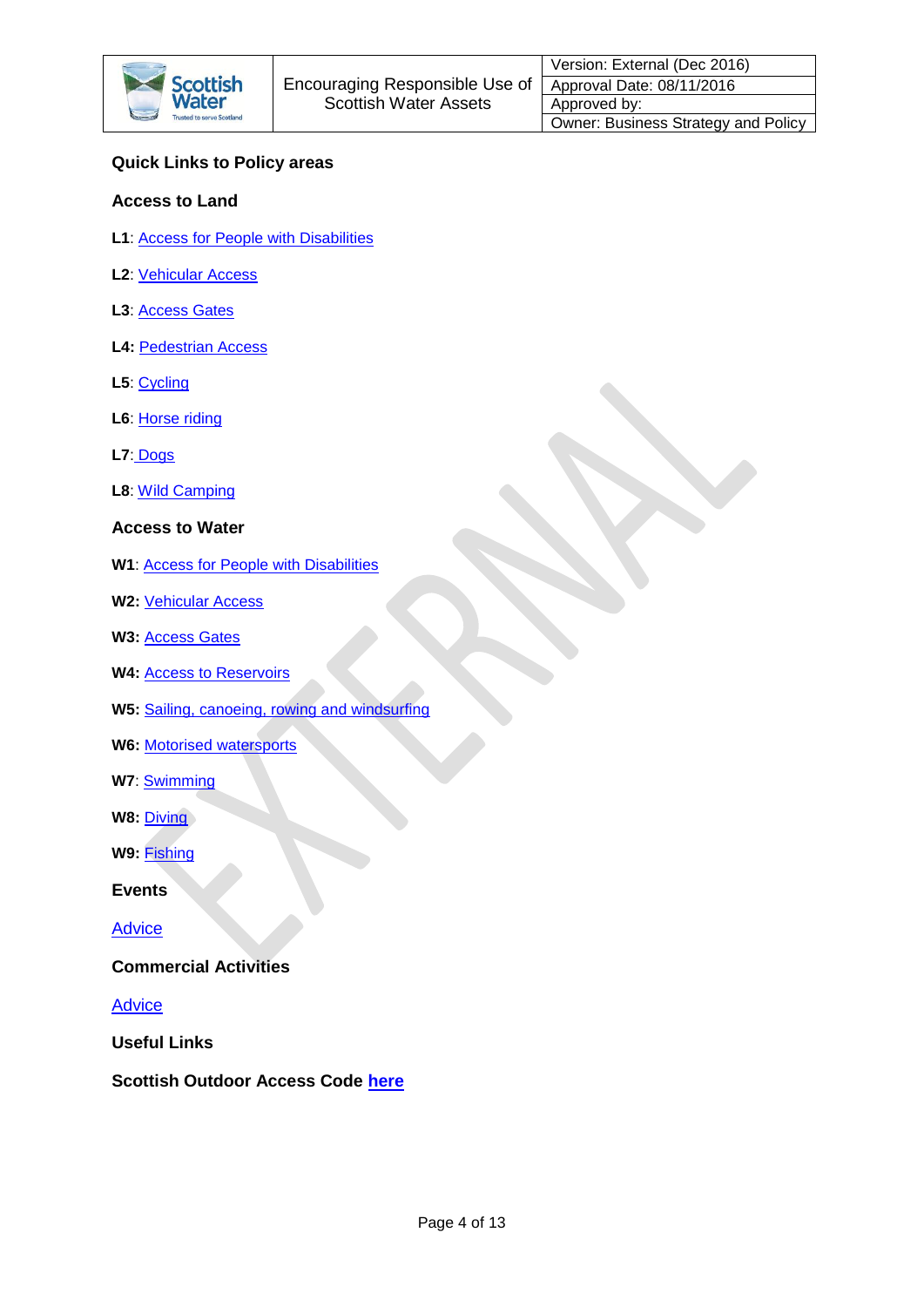

# **Appendix 1: Access to Land**

The following policy statements with regard to access land under the ownership of Scottish Water apply:

## <span id="page-4-0"></span>**L1: Access for People with Disabilities**

#### **Structures provided by Scottish Water for public access will be designed to be accessible for people of all abilities**

Most Scottish Water sites are located in rugged upland terrain. The essential character of these areas means that access can be difficult for people with limited mobility. There is an important distinction between rough open ground and structures such as paths and gates. Paths and gates belonging to Scottish Water will be maintained and be accessible.

Scottish Water will work with its angling tenants to support access for disabled anglers.

## <span id="page-4-1"></span>**L2: Vehicular Access**

#### **Vehicular Access will normally be outwith the site boundary**

Effective control of vehicular access is an important part of site security arrangements. Arrangements vary between sites but in general, access is managed by secure gates at main access points. Public car parks are provided at some main recreational sites.

Vehicular access can help people enjoy their visit. This particularly applies to community groups, educational visits and people with special needs. Scottish Water will seek to support requests for vehicular access by community, educational or special needs groups. Requests for vehicular access will be considered locally. Decisions will be based on safety, operational, water quality and security considerations.

## <span id="page-4-2"></span>**L3: Access Gates**

## **Scottish Water will work towards making gates accessible to pedestrians, cyclists and horse riders**

Gates are necessary to maintain site security, manage vehicular access and control livestock. However, gate design strongly influences accessibility for walkers, cyclists, and horse riders. Scottish Water supports the principle of making gates accessible to a wide range of recreational users.

## <span id="page-4-3"></span>**L4: Pedestrian Access**

## **Scottish Water will support Pedestrian access**

There is a long established history of pedestrian access to land managed by Scottish Water. Such access can either be focussed on individual sites or form important parts of longer walking routes.

- ii) As an exception, for safety and security reasons, pedestrian access to offices, depots, treatments works and associated structures will be restricted
- ii) Scottish Water will work with local authorities, National Parks, neighbouring land managers and other interested parties to manage walking as part of integrated path network
- iii) Pedestrian access will be permitted across dams where these form part of established routes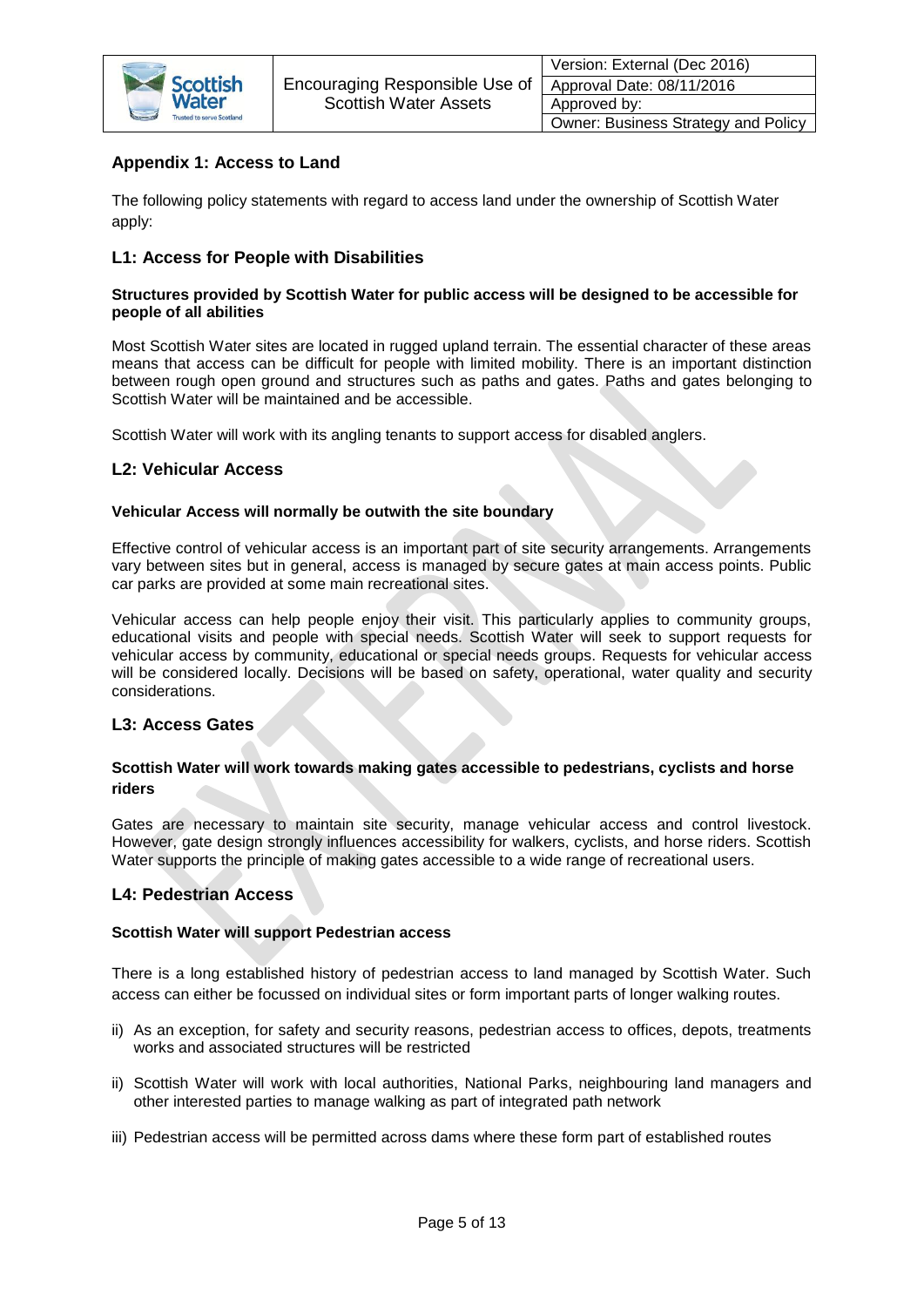

# <span id="page-5-0"></span>**L5: Cycling**

### **Scottish Water will support cycling on suitable paths**

Cycling both on and off paths is within the general right of access under the LR(S)A 2003. There is an established pattern of cycling on paths and tracks used by pedestrians. However, due to surface types and use by other visitors, some routes are more suited to cycling than others.

Cyclists will be encouraged to use particular routes most suited to cycling and where possible new gates will be accessible for cyclists.

## <span id="page-5-1"></span>**L6: Horse riding**

#### **Scottish Water will support horse riding on main tracks**

There is existing demand for riding access on Scottish Water land. Typically, demand is for short links forming part of longer routes. Historically, access has been limited due to varied land ownership along linear routes.

Horses will be required to keep out of the water at reservoirs, intakes and feeder streams. Where practicable, new gates will be made accessible for horse riders.

## <span id="page-5-2"></span>**L7: Dogs**

#### **Scottish Water welcomes walkers with dogs provided dogs are kept under proper control**

i) Dogs must be kept under close control (not disturbing other recreational users, livestock or wildlife)

ii) Dogs must be kept on a short lead or under close control on enclosed land with livestock

iii) Dog owners must remove and safely dispose of dog dirt

iv) Scottish Water may seek support from the local authority and/or the Police, under the provisions of the Dog Fouling (Scotland) Act 2003 to reduce dog fouling at problem sites

v) Dogs must be kept out of drinking water supply reservoirs

vi) Dog fouling bins may be provided at sites where fouling is particularly problematical<sup>5</sup>

## <span id="page-5-3"></span>**L8: Wild Camping**

#### **Scottish Water will encourage wild campers to avoid reservoir shores and stream intakes**

The SOAC defines wild camping as being lightweight, involving small numbers of people usually only staying in one place for two or three nights.

Scottish Water recognises that wild camping helps many people enjoy the outdoors. Camping by individuals for one night, if carried out responsibly, usually has little impact on the environment. However, camping directly on reservoir shores can be problematical. Some reservoirs operate as fisheries, and overnight camping on the shore can make it difficult to effectively control poaching. At drinking water supply reservoirs, there is a risk to water quality in the absence of toilet facilities.

The principles outlined for the public under the SOAC with regard to wild camping6 should be adhered to, to reduce risks. In addition Scottish Water encourages wild campers to defecate at least 50m from water and bury faeces in a pit.

 5 Scottish Water have dog fouling bins at Milngavie Reservoirs (Mugdock and Craigmaddie) where this has been a real issue.<br><sup>6</sup> http://www.

<http://www.outdooraccess-scotland.com/Practical-guide/public/camping>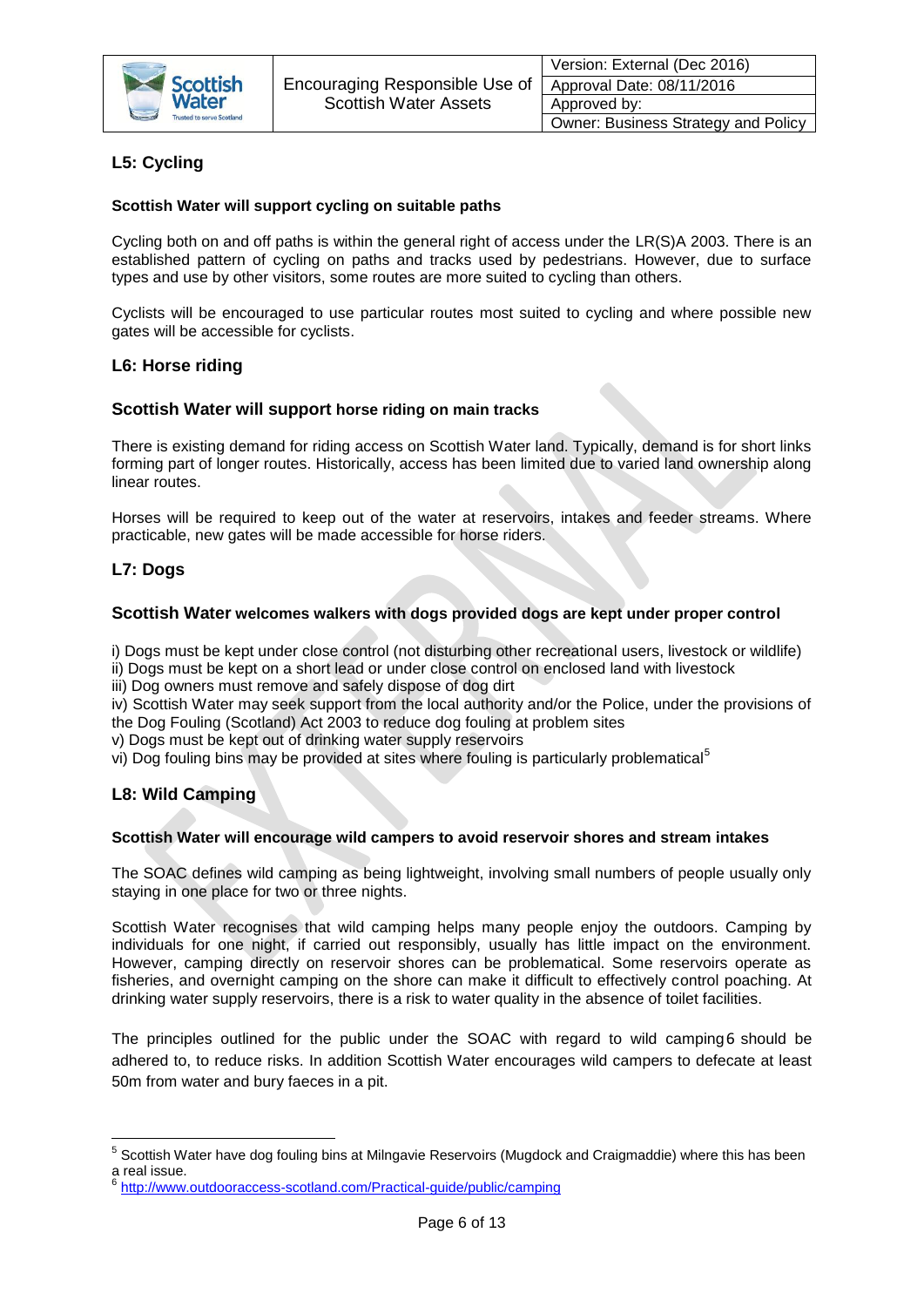

|  | Version: External (Dec 2016)        |
|--|-------------------------------------|
|  | Approval Date: 08/11/2016           |
|  | Approved by:                        |
|  | Owner: Business Strategy and Policy |

## **Appendix 2: Access to Water**

Inland waters including reservoirs provide ideal conditions for water based activities. This is reflected in the provisions of the LR(S)A 2003 which creates a general right of access for non-motorised water based recreation.

The following policies aim to support the wider right of access to bodies of water under the ownership of Scottish Water while taking proper account of the water quality, safety, and operational considerations unique to reservoirs:

## <span id="page-6-0"></span>**W1: Access for People with Disabilities**

## **Structures provided by Scottish Water for public access will be designed to be accessible for people of all abilities**

Most Scottish Water sites are located in rugged upland terrain. The essential character of these areas means that access can be difficult for people with limited mobility. There is an important distinction between rough open ground and structures such as paths and gates. Paths and gates belonging to Scottish Water will be maintained. Also refer to W6: Motorised watersports.

Scottish Water will work with its angling tenants to support access for disabled anglers.

## <span id="page-6-1"></span>**W2: Vehicular Access**

#### **Vehicular Access will normally be outwith the site boundary**

Vehicular access can help people enjoy their visit. This particularly applies to community groups, educational visits and people with special needs. Scottish Water will seek to support requests for vehicular access by community, educational or special needs groups. Requests for vehicular access will be considered locally. Decisions will be based on safety, operational, water quality and security considerations.

Effective control of vehicular access is an important part of site security arrangements. Arrangements vary between sites but in general, access is managed by secure gates at main access points. Public car parks are provided at some main recreational sites.

Vehicular access up to the edge of reservoirs will generally not be approved for operational, environmental, health and safety and security reasons. Those wishing to take boats, canoes or other craft or equipment to our reservoirs should consider and plan how they will do so without the assistance of vehicles.

## <span id="page-6-2"></span>**W3: Access Gates**

#### **Scottish Water will work towards making gates accessible to pedestrians, cyclists and horse riders**

Gates are necessary to maintain site security, manage vehicular access and control livestock. However, gate design strongly influences accessibility for walkers, cyclists, and horse riders. Scottish Water supports the principle of making gates accessible to a wide range of recreational users.

#### <span id="page-6-3"></span>**W4: Access to Reservoirs**

#### **Scottish Water supports individual and group access to water for informal and non-motorised activities**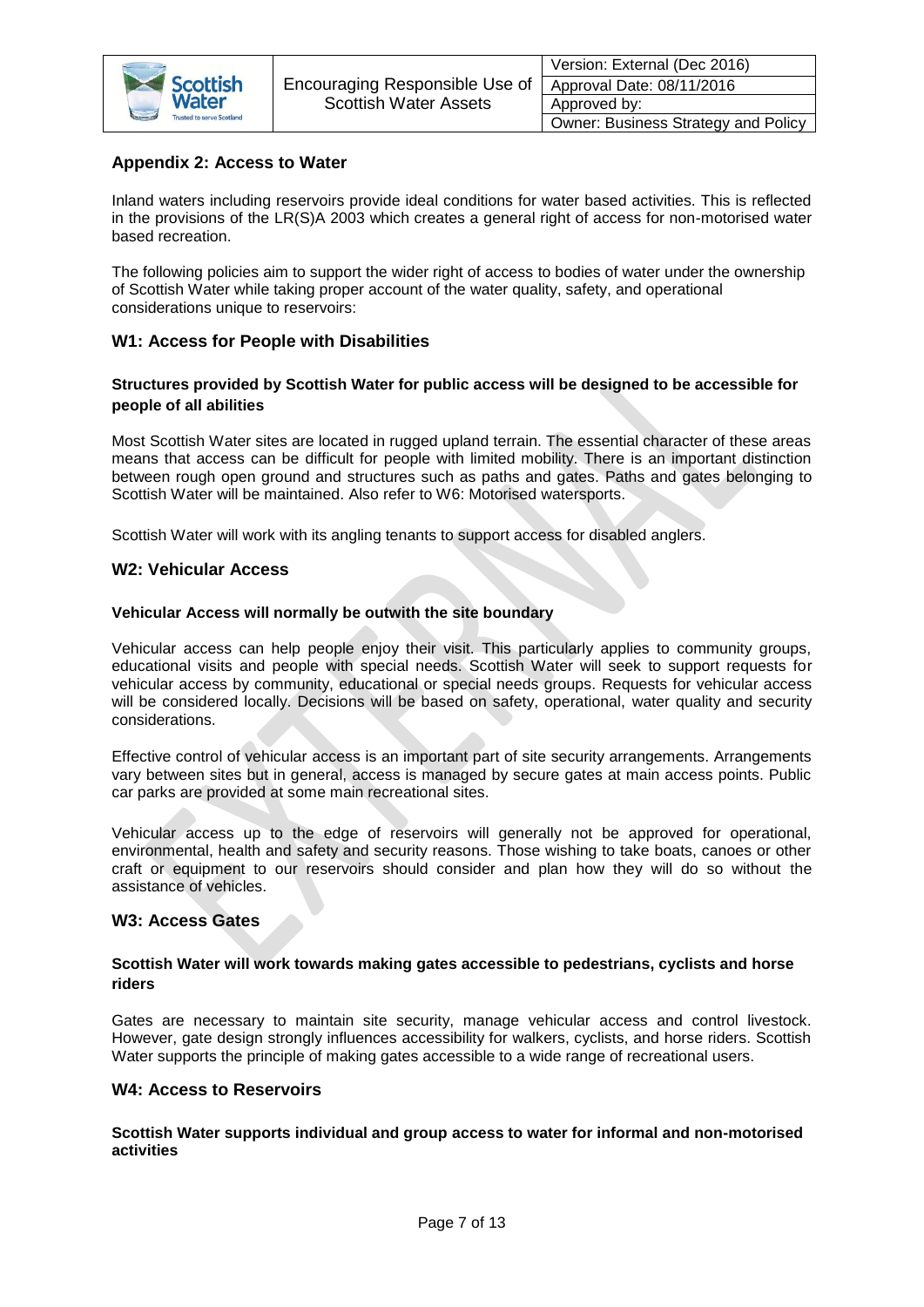

| Version: External (Dec 2016)        |
|-------------------------------------|
| Approval Date: 08/11/2016           |
| Approved by:                        |
| Owner: Business Strategy and Policy |

Access to reservoirs will not require advance notice providing that no special facilities are required.

People enquiring about informal access to water will be advised that:

- The right of access applies to reservoirs
- Individuals, group leaders and participants will be responsible for their own actions

• Scottish Water has appropriate signage at every Scottish Water owned reservoir, highlighting the dangers associated with reservoirs

- Rescue equipment is not provided at reservoirs<sup>7</sup>; we do not encourage swimming or diving
- They must keep away from dams, spillways, water intakes and other built structures
- Particular care should be taken to avoid polluting the water
- Disturbance to other reservoir users and wildlife should be minimised

• Where facilities exist or availability is restricted to certain seasons, extra seasonal availability may be considered by prior request

#### <span id="page-7-0"></span>**W5: Sailing, canoeing, rowing and windsurfing**

#### **Scottish Water will permit sailing, canoeing, rowing and windsurfing on reservoirs**

<span id="page-7-1"></span>Scottish Water will permit use of reservoirs for these activities in line with Points W1-W4.

#### **W6: Motorised watersports**

#### **Scottish Water does not support the use of motorised craft on reservoirs without special arrangement**

The LR(S)A 2003 does not extend the right of access to motorised activities. Motorised activities have the potential for greater impact in terms of noise, water quality and safety.

However, Scottish Water recognises that motorised water sports are a legitimate recreational activity and that at the right location these impacts can be managed. Motorised craft can be essential for either safety (e.g. rescue boats) or accessibility (people with disabilities may require on outboard motor for angling).

Specific arrangements are:

• Electric outboard motors are permitted for anglers and people with physical disabilities. No advance permission will be required

• Internal combustion engines are not permitted unless by special arrangement

• Requests to use internal combustion engines on drinking water supply reservoirs will be considered on grounds of safety, accessibility and water quality; electric motors would be preferred

• Powered safety boats will usually be allowed in conjunction with supervised water sports instruction • Requests will be considered from organised groups as part of a proposal to make regular and managed use of a particular reservoir. Scottish Water will consult with neighbouring land managers, sporting interests, the local authority and other relevant statutory agencies about any proposals to introduce powered water sports

## <span id="page-7-2"></span>**W7: Swimming**

**.** 

#### **Scottish Water does not encourage swimming in reservoirs**

There are several hazards, unique to reservoirs that may not be immediately obvious to visitors. These include, steep sides, underwater currents, deep cold water and dam structures. There is also a

 $^7$  Rescue equipment is not provided at reservoirs; where it is in existence it will be maintained. However, Scottish Water do not encourage entering our reservoirs and due to the remoteness, the level of supervision provided, and vandalism, it is not practicable to provide rescue equipment at all locations.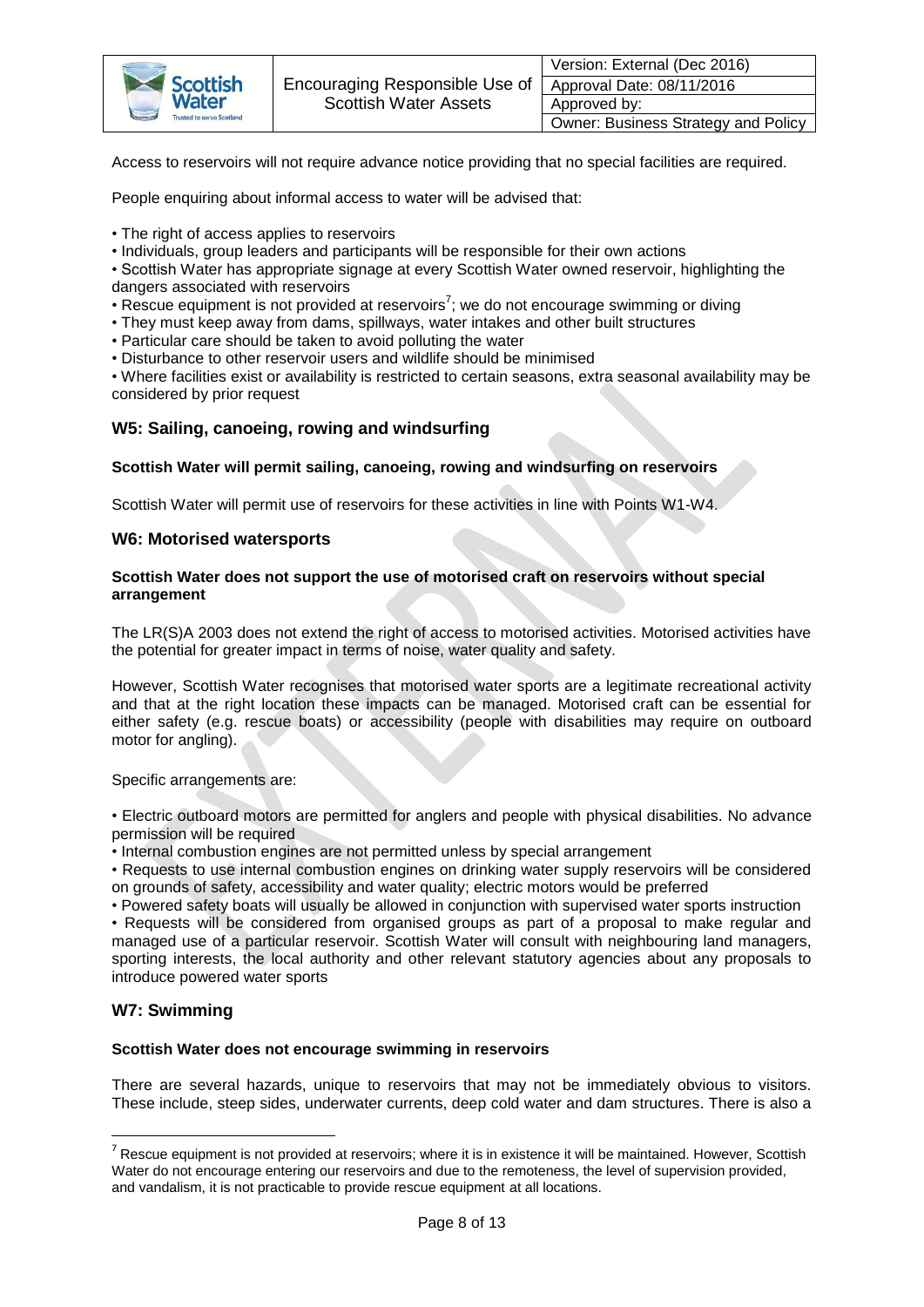

|    | Version: External (Dec 2016)        |
|----|-------------------------------------|
| οf | Approval Date: 08/11/2016           |
|    | Approved by:                        |
|    | Owner: Business Strategy and Policy |

theoretical risk of water contamination because of total bodily immersion. Swimming in reservoirs is a high-risk activity and a potential water quality risk. Notice should be taken of the Take Care, Be Aware and Reservoir Safety signage and Scottish Water campaigns.

## <span id="page-8-0"></span>**W8: Diving**

### **Scottish Water does not encourage diving in reservoirs**

The hidden hazards applicable to swimming apply equally to scuba diving (see above). Underwater currents in particular present a high risk to divers. These risks are manageable if diving is undertaken as part of a supervised activity with experienced supervision. Scottish Water will consider requests to dive as part of a supervised group activity at reservoirs not used for drinking water supply.

## <span id="page-8-1"></span>**W9: Fishing**

#### **Scottish Water will support managed access to quality fishing at certain reservoirs**

Many Scottish Water reservoirs are managed as fisheries. The majorities are leased to angling tenants or managed in partnership with Scottish Water. These are not covered under the LR(S)A 2003. [Note – despite being leased access rights may still apply at these sites, subject to the obligations to exercise rights responsibly and the statutory exceptions set out in the LR(S)A].

Fishing operations will be managed through leases or working partnerships with clubs or commercial operators. Angling tenants will be encouraged to co-operate positively with other visitors who are exercising their right of access responsibly. Angling tenants will be required to manage their operation such that water quality and natural heritage are protected.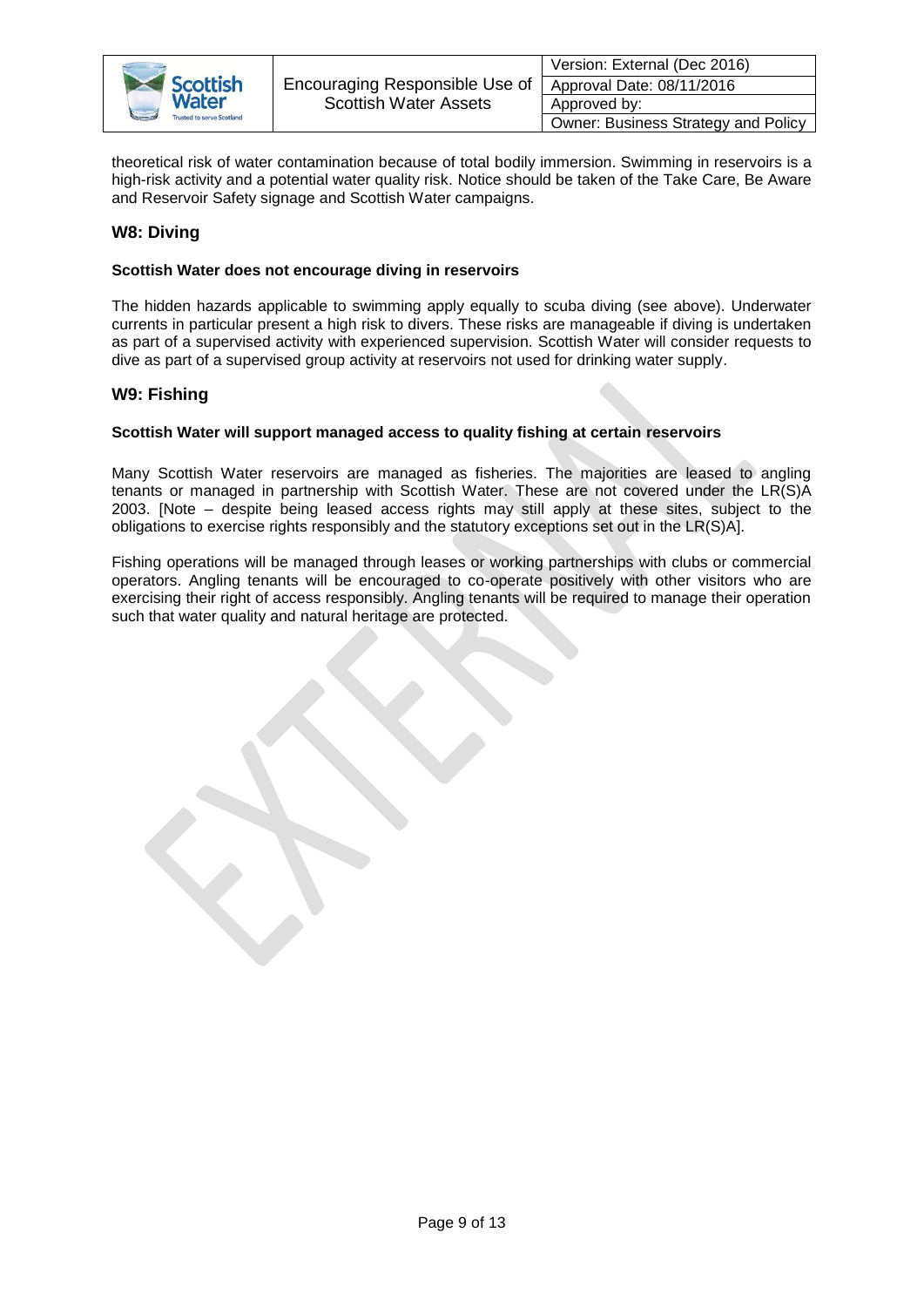

| Version: External (Dec 2016)        |
|-------------------------------------|
| Approval Date: 08/11/2016           |
| Approved by:                        |
| Owner: Business Strategy and Policy |

# <span id="page-9-0"></span>**Appendix 3: Events**

Events such as sailing regattas, sprint canoe races, and windsurfing competitions can all make use of inland waters. Similarly land based events such as hill races or orienteering can require access to land in the immediate reservoir catchments. Such events often require special arrangements for vehicular access and the use of fixed or temporary facilities; as such the impact on both the environment and other recreational users is likely to be greater compared to informal access.

Scottish Water must adhere to the following principle from the Scottish Outdoor Access Code (SOAC):

*'4.22 If you are contacted by the organiser of a group or event (see paragraphs 3.57 to 3.64), reply positively. If your consent is required, you are encouraged to give this if your concerns or those of others can be properly addressed<sup>8</sup> '.*

The following policy statements with regard to events apply:

**E1: Scottish Water will support (where possible) all reasonable requests for events which require the provision of temporary facilities or special access arrangements.** 

The event organiser bears sole responsibility for the organisation of such facilities.

## **E2: Requests for organised events must be received in a reasonable time before the proposed event is due to be held.**

In this case 'reasonable' refers to the time periods specified in the SNH publication 'Outdoor events in Scotland: guidance for organisers and land managers<sup>9</sup>.

## **E3: Appropriate safety measures must be in place**

**E4: Appropriate security measures must be in place**

**E5: Appropriate pollution prevention measures must be put in place**

**E6: Scottish Water will not be involved in the creation or review of any risk assessments in relation to events being held under the SOAC, and are only responsible for highlighting site specific known risks to event organisers**

#### **E6: Scottish Water Access Officer is the customer point of contact**

## **E7: Event requests will be considered by several stakeholders across Scottish Water**

The authorisation to permit an event request must be reached as a group involving all stakeholders. In case of contentious issues the request will be escalated to Senior Management.

## **In the event of an incident occurring that could affect Scottish Water we should be notified without delay using the Customer Helpline number 0800 0778 778 and the local contact if known.**

**.** 

<sup>8</sup> [http://www.outdooraccess-scotland.com/sites/default/files//docs/Scottish\\_Outdoor\\_Access\\_Code\\_-](http://www.outdooraccess-scotland.com/sites/default/files/docs/Scottish_Outdoor_Access_Code_-_Part_4_Managing_land_and_water_responsibly_for_access.pdf)

[\\_Part\\_4\\_Managing\\_land\\_and\\_water\\_responsibly\\_for\\_access.pdf](http://www.outdooraccess-scotland.com/sites/default/files/docs/Scottish_Outdoor_Access_Code_-_Part_4_Managing_land_and_water_responsibly_for_access.pdf)

<sup>9</sup> <http://www.snh.org.uk/pdfs/SOAC/Outdoor%20Events%20in%20Scotland.pdf>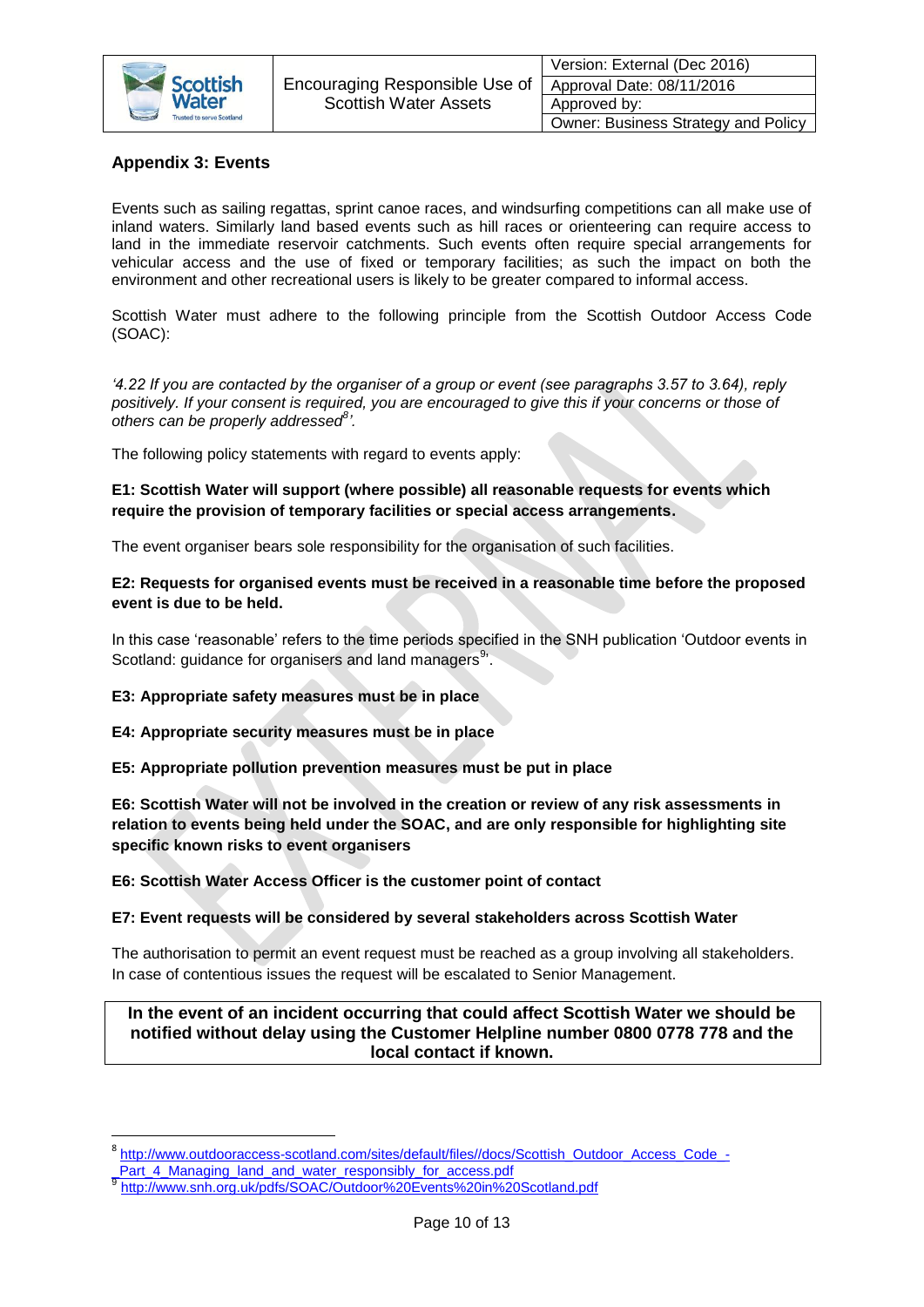

## <span id="page-10-0"></span>**Appendix 4: Commercial Activities**

 $\langle$ 

The Scottish Outdoor Access Code (SOAC) applies only to commercial activities not requiring the use of special facilities.

However, Scottish Water may be approached by other parties (public bodies, charitable bodies, individuals or private organisations) to make commercial use of our land or water assets which fall outwith the remit of SOAC.

The following policy statements with regard to commercial activities apply:

**C1: Commercial operators requiring the use of existing facilities (e.g. toilets, car parks or slipways) or special arrangements for vehicular access will require advance permission from Scottish Water** 

**C2: Regular commercial use of Scottish Water facilities (e.g. toilets, car parks or slipways) will be managed through formal agreement and lease (as applicable)**

**C3: Scottish Water will consider any commercial proposal for activities utilising our Land and Water assets**

Scottish Water reserve the right to refuse any commercial activity in line with our core statutory obligations.

**C5: A formalised agreement/lease for any commercial activity utilising Scottish Water land and water assets will be established**

**C6: The following assets are excluded from consideration for commercial use:**

- **a) Reservoir structures; including embankment or dam, valve tower, bridge valve tower, spill-weir, spillway and outlet tunnel**
- **b) Operational site and built structures including, but not limited to WTW and WWTW**
- **c) Typically commercial activities should be focussed on non-operational reservoirs; Scottish Water will consider requests on other reservoirs as appropriate**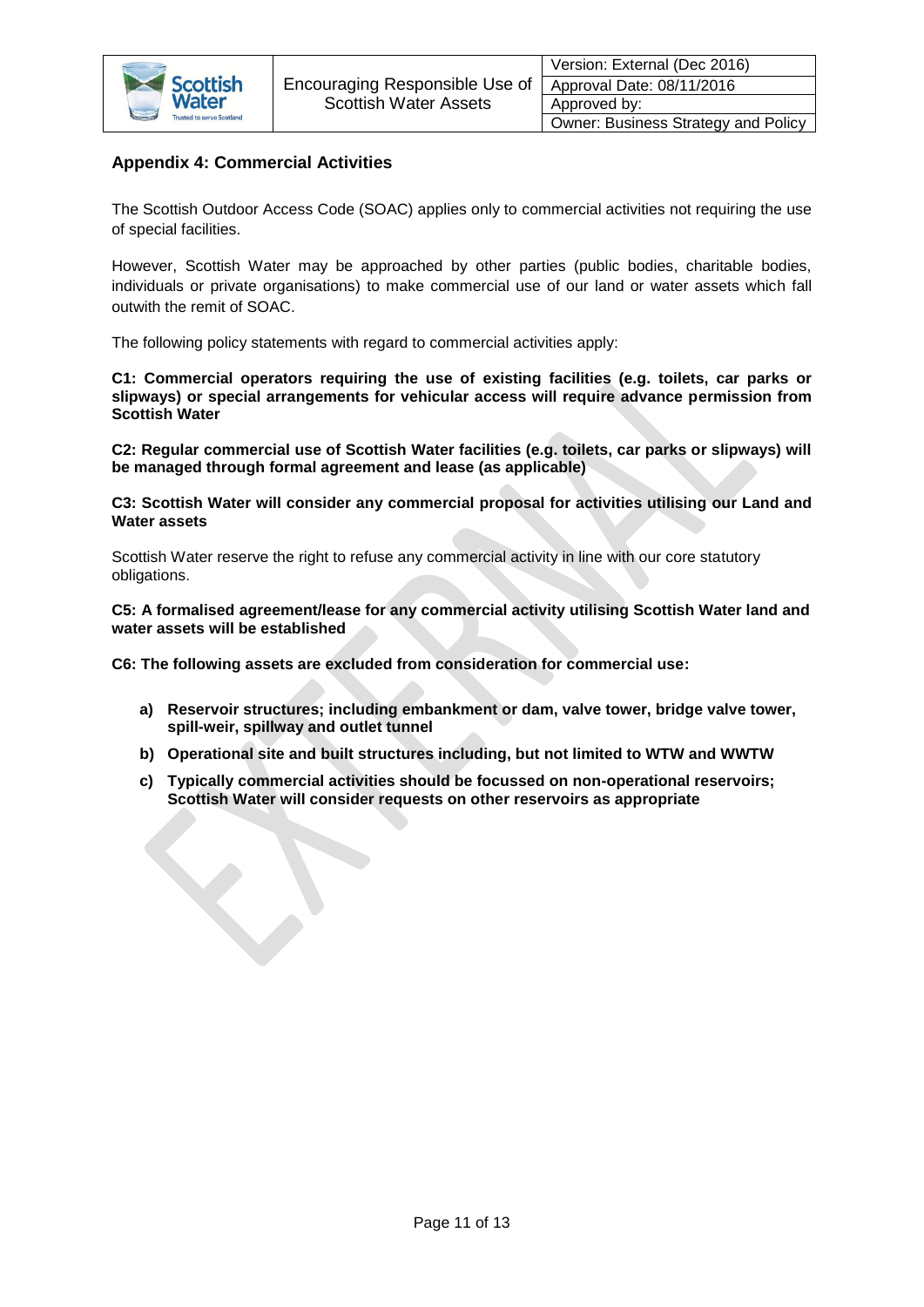

# **Appendix 5: Land Reform (Scotland) Act 2003: Scottish Water implications**

The Land Reform (Scotland) Act 2003 established a general right of recreational access to land and water. The right of access also extends to educational activities and certain commercial activities where the activity falls within access rights e.g. walking or canoeing.

Central to these access rights, is the requirement that both visitors and land managers act responsibly. Detailed guidance about access rights and how they can be exercised and managed responsibly is provided in Scottish Outdoor Access Code (SOAC) developed and published by Scottish Natural heritage (SNH)

The main provisions relevant to Scottish Water are that access rights:

- a) Extend to land and water;
- b) Extend to reservoirs;

**.** 

- c) Apply to non-motorised activities including walking, dog walking, cycling, horse riding, sailing, canoeing, rowing, windsurfing, swimming and diving;
- d) Do not apply to hunting, shooting or fishing;
- e) Do not apply to built structures (such as dams)<sup>10</sup>, works, plant or fixed machinery
- f) Do not apply to operational sites or land upon which works are being undertaken by, or on behalf of Scottish Water for the purposes its statutory water and sewerage undertakings;
- g) Apply to commercial activities not requiring the use of special facilities; \*
- h) Apply only where they are exercised responsibly; and
- i) As a land manager and public body, Scottish Water has a duty to work positively to help people enjoy recreational access.

\* Approaches to Scottish Water for ongoing commercial activities associated with the use of Land and Water Assets are dealt with in Appendix 4

 $10$  However, owners are encouraged to support access across dams if there are no specific safety issues